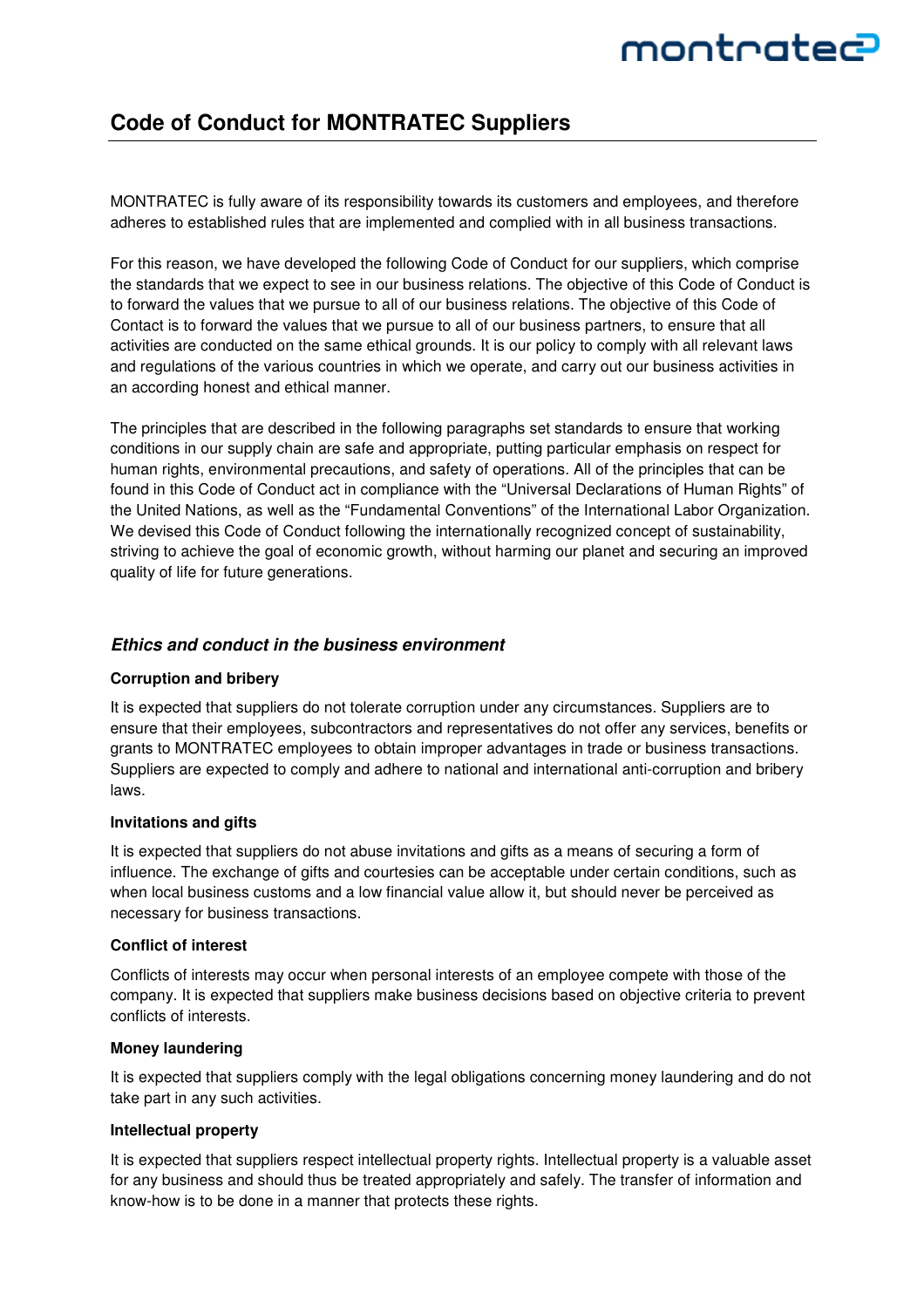# montratec

#### **Fair competition**

It is expected that suppliers compete in a fair manner. Suppliers are to comply with the applicable antitrust laws and not enter into agreements with competitors to gain an advantageous or dominant position in the market.

#### **Data protection**

It is expected that suppliers handle data and information in an appropriate and conscientious manner. The confidential use of information should always be ensured and guaranteed in order to protect the privacy rights of the company, the employees and the customers. It is expected that suppliers comply and adhere to all relevant data protection laws and regulations.

# **Labor**

### **Child labor**

It is expected that suppliers prevent and prohibit any child labor in the supply chain. Business partners of MONTRATEC therefore shall consider national laws and international regulations.

### **Forced labor**

It is expected that suppliers do not permit forced labor in their businesses and their whole supply chain. All work must be voluntary and employees should have the possibility of leaving or terminating work at any given time.

### **Working hours**

It is expected that suppliers comply with the applicable national legislation on working time. Furtermore, it is expected that employees receive remuneration that is consistent with the applicable national law. Suppliers are to offer their employees fair remuneration that allows them and their families to enjoy an adequate standard of living.

#### **Discrimination**

It is expected that suppliers promote equal opportunities and treatment in their corporate policies. Discrimination and any other type of unequal treatment is to prevented and prohibited. Such behavior typically refers to characteristics such as gender, age, national origin, race, sexual orientation, disabilities, religious affiliation, social origin or belief. It is thus expected that supplier employees are not harassed in any way on these grounds, but instead are able to enjoy an inclusive and diverse working environment.

#### **Fair treatment**

It is expected that suppliers treat their employees with respect and fairness. Harassment in a sexual, psychological, or physical form is to be prohibited in order to ensure a healthy and supportive working environment.

#### **Freedom and association**

It is expected that suppliers commit to an open and constructive dialogue with their employees and act in accordance with local and national laws respecting the right of employees to unite an engage in collective actions. Furthermore, it is expected that employees who engage themselves in such activities do not suffer disadvantages in any way.

# **Health and safety**

# **Security**

It is expected that suppliers aspire to comply with health and safety regulations to the best of their ability. Suppliers should establish adequate control and safeguarding practices to mitigate or minimize safety risks in the workplace. It is therefore expected that suppliers provide the appropriate protective clothing for their employees as well as the appropriate safety training.